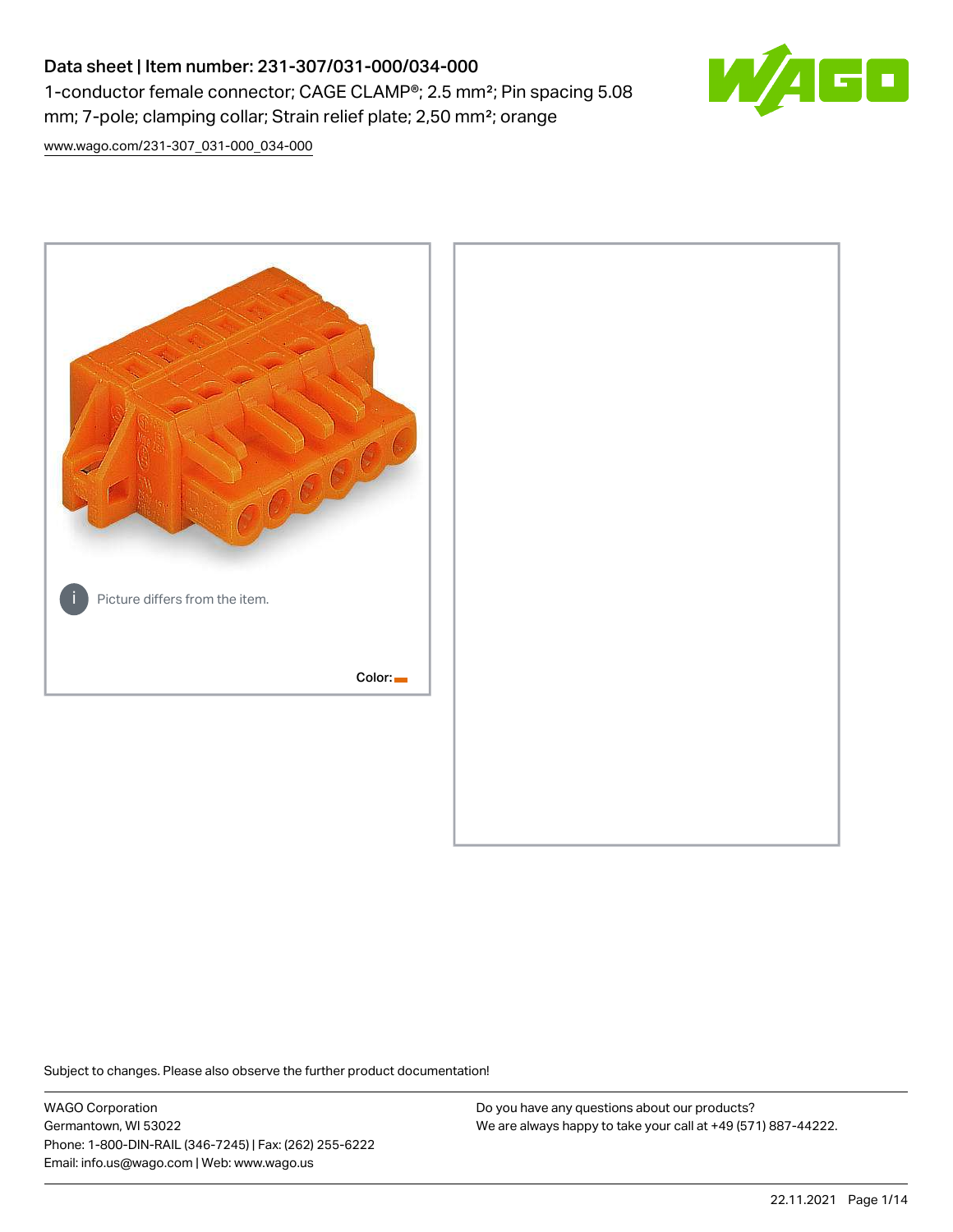

#### Dimensions in mm

 $L_1$  = (pole no. x pin spacing) + 3 mm

 $L_2$  = (pole no. x pin spacing) + 8.8 mm

 $L_3$  = (pole no. x pin spacing) + 14.8 mm

2- to 3-pole female connectors – one latch only

#### Item description

- Universal connection for all conductor types  $\blacksquare$
- Easy cable pre-assembly and on-unit wiring via vertical and horizontal CAGE CLAMP<sup>®</sup> actuation П

.<br>Subject to changes. Please also observe the further product documentation!

WAGO Corporation Germantown, WI 53022 Phone: 1-800-DIN-RAIL (346-7245) | Fax: (262) 255-6222 Email: info.us@wago.com | Web: www.wago.us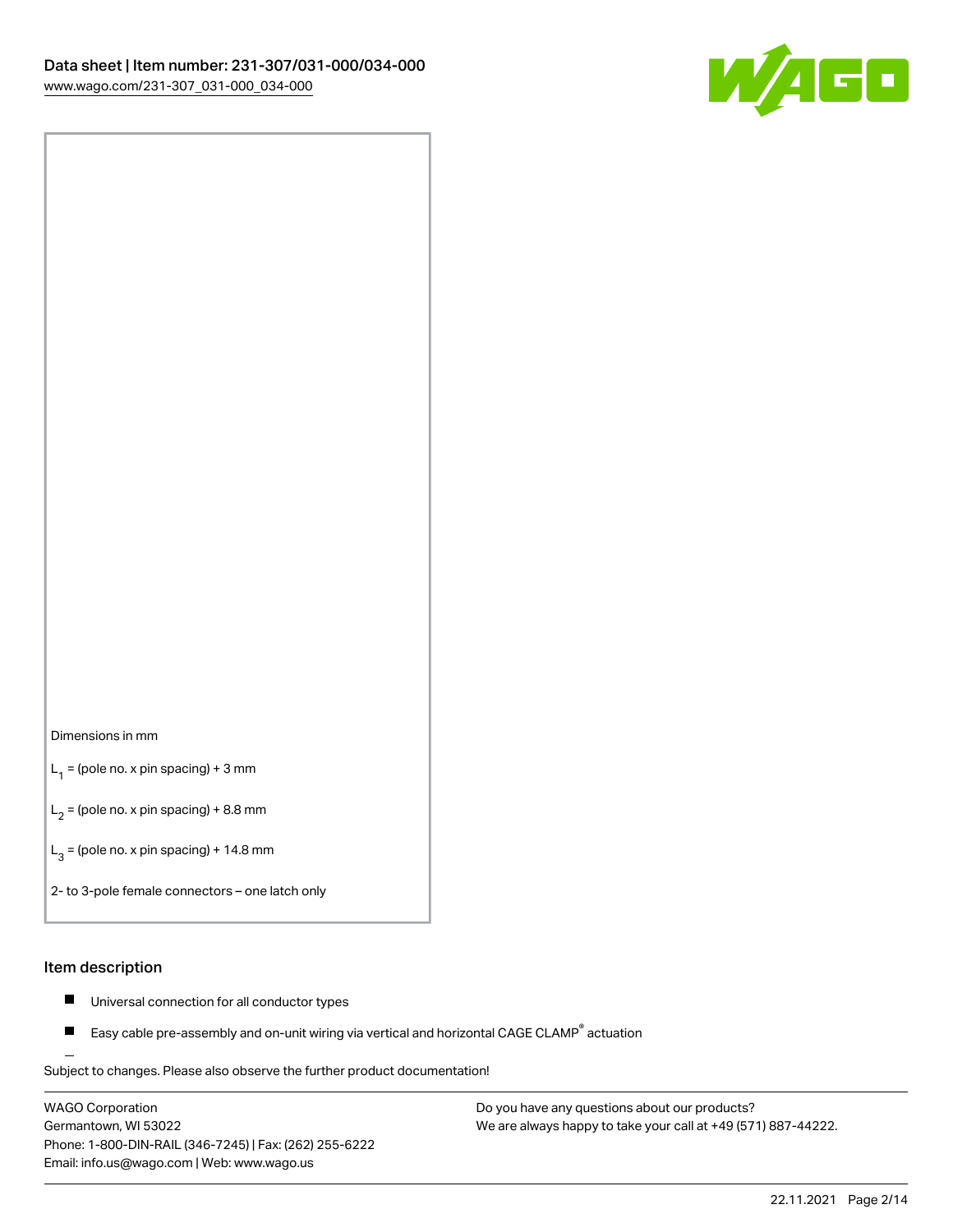

- Integrated test ports
- $\blacksquare$ With coding fingers

# Data

# Notes

| Safety information 1 | The MCS-MULTI CONNECTION SYSTEM includes connectors<br>without breaking capacity in accordance with DIN EN 61984. When<br>used as intended, these connectors must not be connected<br>/disconnected when live or under load. The circuit design should<br>ensure header pins, which can be touched, are not live when<br>unmated. |
|----------------------|-----------------------------------------------------------------------------------------------------------------------------------------------------------------------------------------------------------------------------------------------------------------------------------------------------------------------------------|
| Variants:            | Gold-plated or partially gold-plated contact surfaces<br>Other versions (or variants) can be requested from WAGO Sales or<br>configured at https://configurator.wago.com/                                                                                                                                                         |

# Electrical data

# IEC Approvals

| Ratings per                 | IEC/EN 60664-1                                                        |
|-----------------------------|-----------------------------------------------------------------------|
| Rated voltage (III / 3)     | 320 V                                                                 |
| Rated surge voltage (III/3) | 4 <sub>kV</sub>                                                       |
| Rated voltage (III/2)       | 320 V                                                                 |
| Rated surge voltage (III/2) | 4 <sub>k</sub> V                                                      |
| Nominal voltage (II/2)      | 630 V                                                                 |
| Rated surge voltage (II/2)  | 4 <sub>k</sub> V                                                      |
| Rated current               | 16 A                                                                  |
| Legend (ratings)            | $(III / 2)$ $\triangle$ Overvoltage category III / Pollution degree 2 |

# UL Approvals

| Approvals per                  | <b>UL 1059</b> |
|--------------------------------|----------------|
| Rated voltage UL (Use Group B) | 300 V          |
| Rated current UL (Use Group B) | 15 A           |
| Rated voltage UL (Use Group D) | 300 V          |
| Rated current UL (Use Group D) | 10 A           |

# Ratings per UL

| Rated voltage UL 1977 | 600 V  |
|-----------------------|--------|
| Rated current UL 1977 | $\sim$ |

Subject to changes. Please also observe the further product documentation!

| <b>WAGO Corporation</b>                                | Do you have any questions about our products?                 |
|--------------------------------------------------------|---------------------------------------------------------------|
| Germantown, WI 53022                                   | We are always happy to take your call at +49 (571) 887-44222. |
| Phone: 1-800-DIN-RAIL (346-7245)   Fax: (262) 255-6222 |                                                               |
| Email: info.us@wago.com   Web: www.wago.us             |                                                               |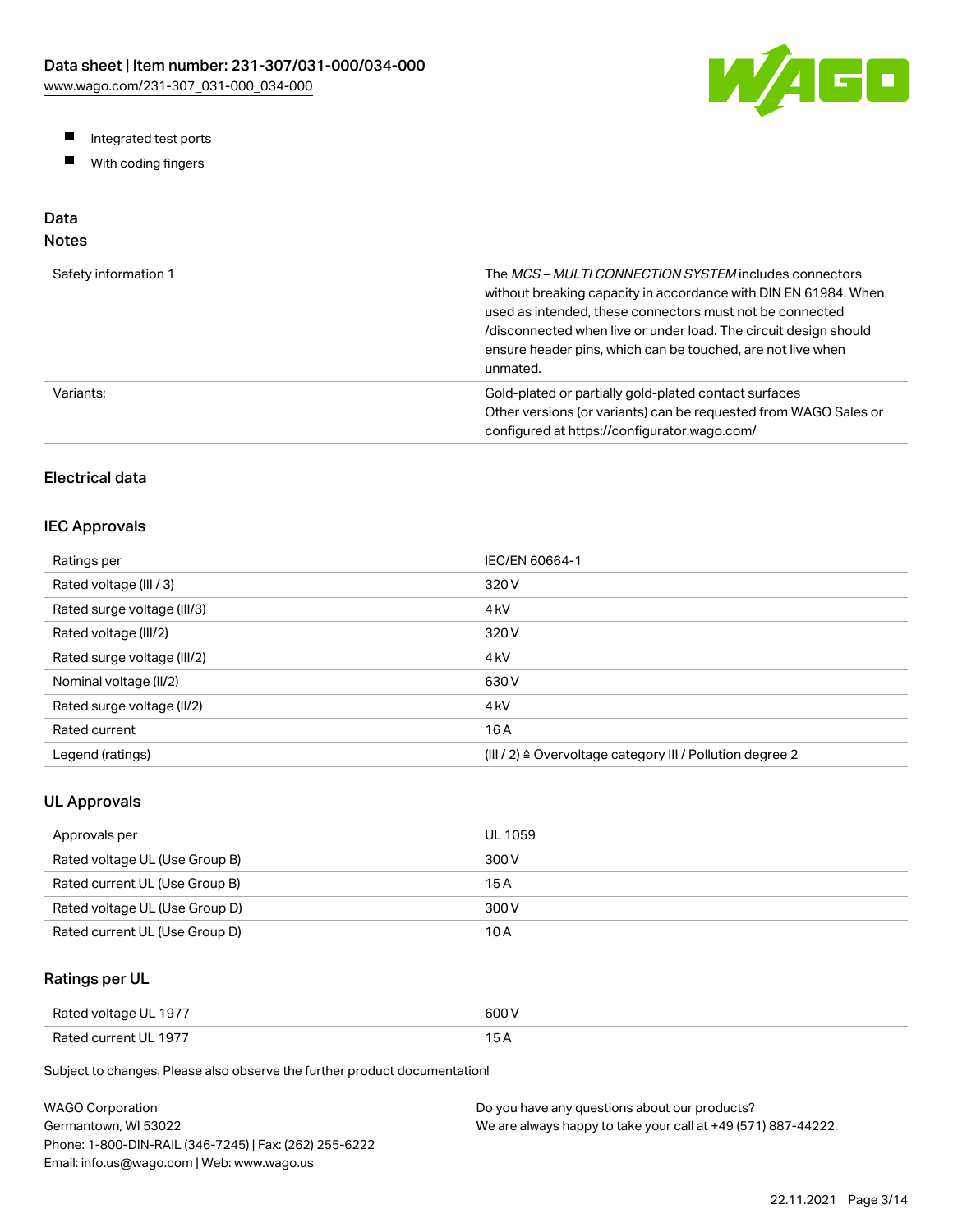

#### CSA Approvals

| Approvals per                   | CSA   |
|---------------------------------|-------|
| Rated voltage CSA (Use Group B) | 300 V |
| Rated current CSA (Use Group B) | 15 A  |
| Rated voltage CSA (Use Group D) | 300 V |
| Rated current CSA (Use Group D) | 10 A  |

# Connection data

| Total number of potentials |  |
|----------------------------|--|
| Number of connection types |  |
| Number of levels           |  |

#### Connection 1

| Connection technology                             | CAGE CLAMP <sup>®</sup>                 |
|---------------------------------------------------|-----------------------------------------|
| Actuation type                                    | Operating tool                          |
| Solid conductor                                   | $0.08$ 2.5 mm <sup>2</sup> / 28  12 AWG |
| Fine-stranded conductor                           | $0.082.5$ mm <sup>2</sup> / 28  12 AWG  |
| Fine-stranded conductor; with insulated ferrule   | $0.251.5$ mm <sup>2</sup>               |
| Fine-stranded conductor; with uninsulated ferrule | $0.252.5$ mm <sup>2</sup>               |
| Strip length                                      | $89$ mm $/ 0.310.35$ inch               |
| Number of poles                                   |                                         |
| Conductor entry direction to mating direction     | 0°                                      |
|                                                   |                                         |

# Physical data

| Pin spacing | 5.08 mm / 0.2 inch    |
|-------------|-----------------------|
| Width       | 1.983 mm / 1.983 inch |
| Height      | 14.3 mm / 0.563 inch  |
| Depth       | 61.45 mm / 2.419 inch |

# Mechanical data

| Mounting type | Mounting flange       |
|---------------|-----------------------|
| Mounting type | Feed-through mounting |
|               | Panel mounting        |

Subject to changes. Please also observe the further product documentation!

| <b>WAGO Corporation</b>                                | Do you have any questions about our products?                 |
|--------------------------------------------------------|---------------------------------------------------------------|
| Germantown, WI 53022                                   | We are always happy to take your call at +49 (571) 887-44222. |
| Phone: 1-800-DIN-RAIL (346-7245)   Fax: (262) 255-6222 |                                                               |
| Email: info.us@wago.com   Web: www.wago.us             |                                                               |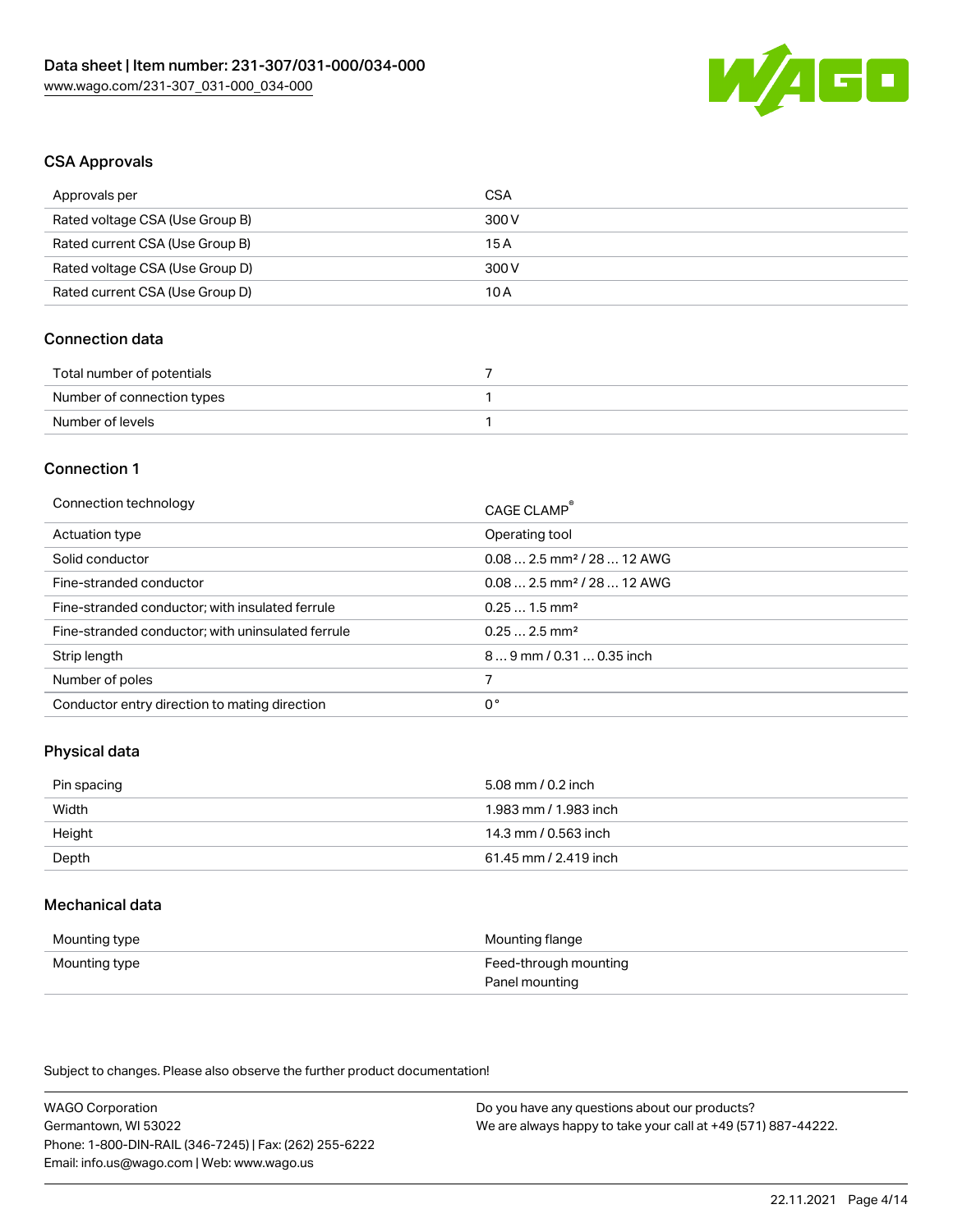

# Plug-in connection

| Contact type (pluggable connector) | Female connector/socket |
|------------------------------------|-------------------------|
| Connector (connection type)        | for conductor           |
| Mismating protection               | No                      |
| Locking of plug-in connection      | Without                 |

# Material data

| Color                       | orange                            |
|-----------------------------|-----------------------------------|
| Material group              |                                   |
| Insulation material         | Polyamide (PA66)                  |
| Flammability class per UL94 | V <sub>0</sub>                    |
| Clamping spring material    | Chrome nickel spring steel (CrNi) |
| Contact material            | Copper alloy                      |
| Contact plating             | tin-plated                        |
| Fire load                   | $0.251$ MJ                        |
| Weight                      | 14.9g                             |

#### Environmental requirements

| Limit temperature range | $-60+85 °C$ |  |
|-------------------------|-------------|--|
|-------------------------|-------------|--|

# Commercial data

| Product Group  | 3 (Multi Conn. System) |
|----------------|------------------------|
| PU (SPU)       | 50 Stück               |
| Packaging type | box                    |
| <b>GTIN</b>    | 4045454231767          |

### Approvals / Certificates

#### Country specific Approvals

|      |                                        |                          | Certificate |  |
|------|----------------------------------------|--------------------------|-------------|--|
| Logo | Approval                               | Additional Approval Text | name        |  |
| Æ    | <b>CSA</b><br>DEKRA Certification B.V. | C <sub>22.2</sub>        | 1466354     |  |

#### Ship Approvals

Subject to changes. Please also observe the further product documentation!

| <b>WAGO Corporation</b>                                | Do you have any questions about our products?                 |
|--------------------------------------------------------|---------------------------------------------------------------|
| Germantown, WI 53022                                   | We are always happy to take your call at +49 (571) 887-44222. |
| Phone: 1-800-DIN-RAIL (346-7245)   Fax: (262) 255-6222 |                                                               |
| Email: info.us@wago.com   Web: www.wago.us             |                                                               |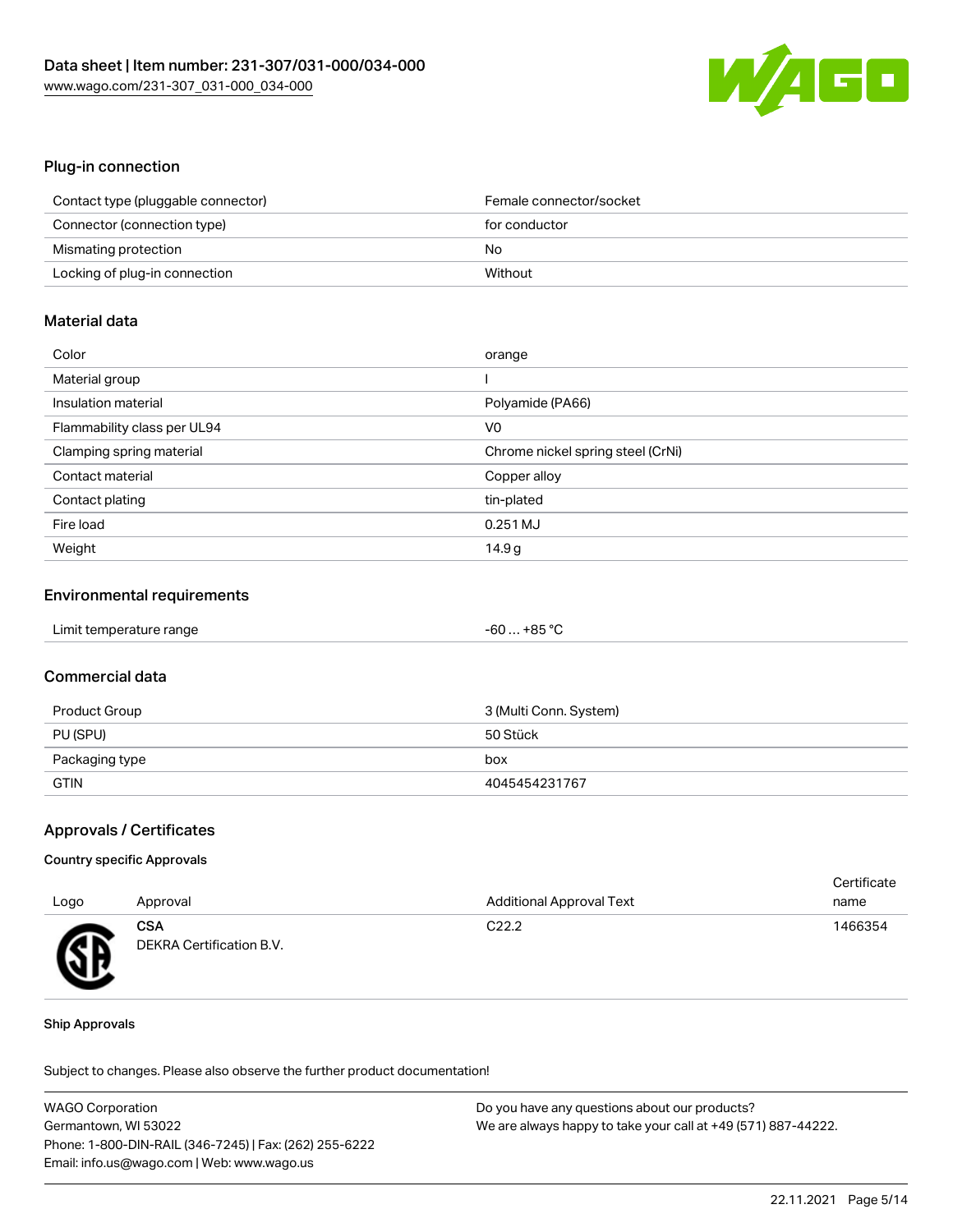[www.wago.com/231-307\\_031-000\\_034-000](http://www.wago.com/231-307_031-000_034-000)



| Logo | Approval                                  | <b>Additional Approval Text</b> | Certificate<br>name             |
|------|-------------------------------------------|---------------------------------|---------------------------------|
|      | <b>ABS</b><br>American Bureau of Shipping | $\overline{\phantom{0}}$        | 19-<br>HG1869876-<br><b>PDA</b> |

#### UL-Approvals

| Logo | Approval                            | <b>Additional Approval Text</b> | Certificate<br>name |
|------|-------------------------------------|---------------------------------|---------------------|
| ਚ    | UL<br>UL International Germany GmbH | <b>UL 1977</b>                  | E45171              |

# Counterpart

s wa

|                                                           | Item no.231-637<br>Male connector; 7-pole; Pin spacing 5.08 mm; orange                                                     | www.wago.com/231-637         |
|-----------------------------------------------------------|----------------------------------------------------------------------------------------------------------------------------|------------------------------|
|                                                           | Item no.231-537/001-000<br>Male header; 7-pole; THT; 1.0 x 1.0 mm solder pin; angled; pin spacing 5.08 mm; orange          | www.wago.com/231-537/001-000 |
|                                                           | Item no.231-337/001-000<br>Male header; 7-pole; THT; 1.0 x 1.0 mm solder pin; straight; pin spacing 5.08 mm; orange        | www.wago.com/231-337/001-000 |
| <b>Optional accessories</b><br><b>Testing accessories</b> |                                                                                                                            |                              |
| Testing accessories                                       |                                                                                                                            |                              |
|                                                           | Item no.: 210-136<br>Test plug; 2 mm Ø; with 500 mm cable                                                                  | www.wago.com/210-136         |
|                                                           | Item no.: 231-661<br>Test plugs for female connectors; for 5 mm and 5.08 mm pin spacing; 2,50 mm <sup>2</sup> ; light gray | www.wago.com/231-661         |
| <b>Ferrules</b>                                           |                                                                                                                            |                              |
| Ferrule                                                   |                                                                                                                            |                              |
|                                                           | Item no.: 216-101                                                                                                          | www.wago.com/216-101         |

WAGO Corporation Germantown, WI 53022 Phone: 1-800-DIN-RAIL (346-7245) | Fax: (262) 255-6222 Email: info.us@wago.com | Web: www.wago.us Do you have any questions about our products? We are always happy to take your call at +49 (571) 887-44222.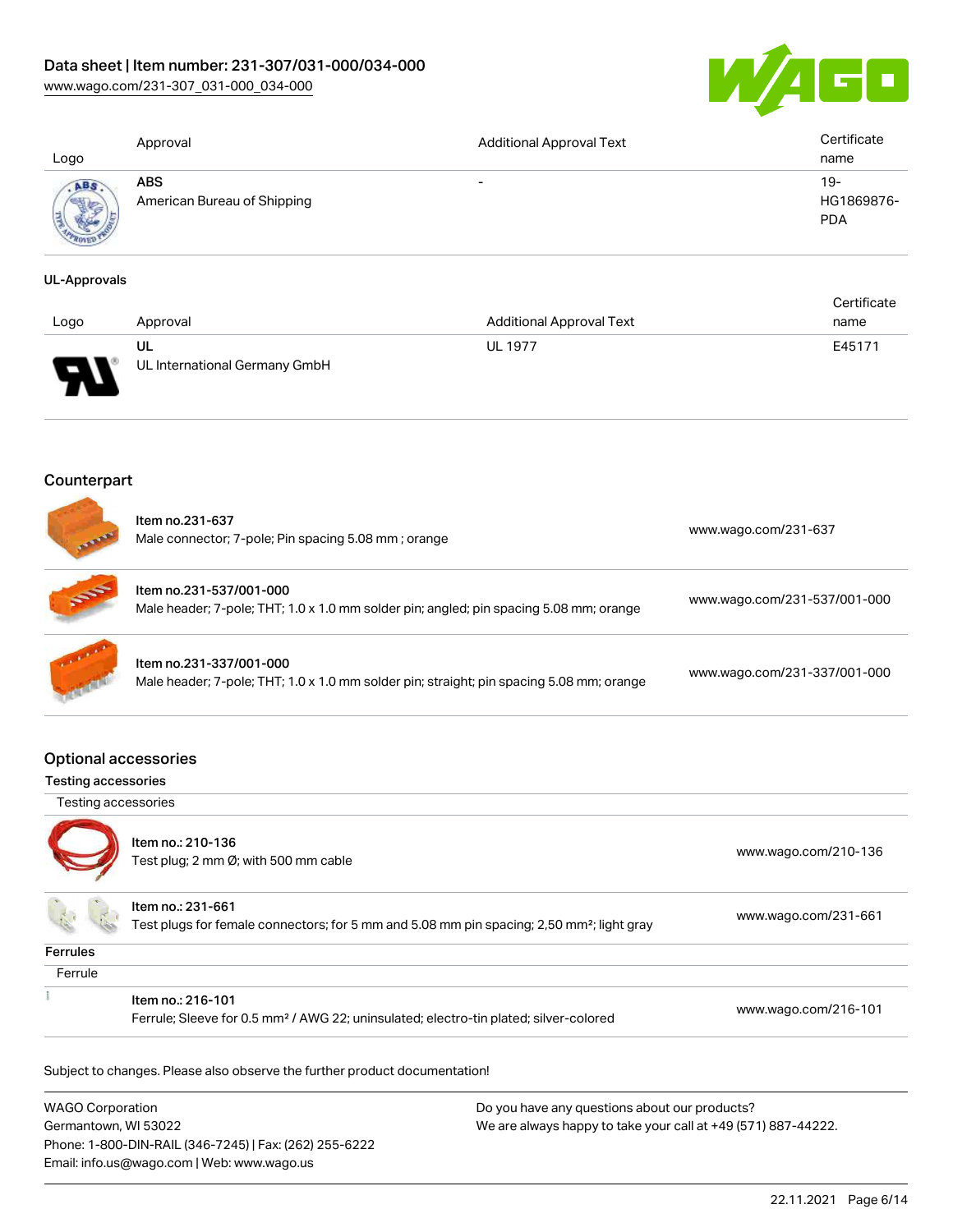[www.wago.com/231-307\\_031-000\\_034-000](http://www.wago.com/231-307_031-000_034-000)



|    | Item no.: 216-104<br>Ferrule; Sleeve for 1.5 mm <sup>2</sup> / AWG 16; uninsulated; electro-tin plated; silver-colored                                                             | www.wago.com/216-104 |
|----|------------------------------------------------------------------------------------------------------------------------------------------------------------------------------------|----------------------|
|    | Item no.: 216-106<br>Ferrule; Sleeve for 2.5 mm <sup>2</sup> / AWG 14; uninsulated; electro-tin plated; silver-colored                                                             | www.wago.com/216-106 |
|    | Item no.: 216-102<br>Ferrule; Sleeve for 0.75 mm <sup>2</sup> / AWG 20; uninsulated; electro-tin plated; silver-colored                                                            | www.wago.com/216-102 |
|    | Item no.: 216-103<br>Ferrule; Sleeve for 1 mm <sup>2</sup> / AWG 18; uninsulated; electro-tin plated                                                                               | www.wago.com/216-103 |
|    | Item no.: 216-123<br>Ferrule; Sleeve for 1 mm <sup>2</sup> / AWG 18; uninsulated; electro-tin plated; silver-colored                                                               | www.wago.com/216-123 |
|    | Item no.: 216-122<br>Ferrule; Sleeve for 0.75 mm <sup>2</sup> / AWG 20; uninsulated; electro-tin plated; silver-colored                                                            | www.wago.com/216-122 |
| I. | Item no.: 216-124<br>Ferrule; Sleeve for 1.5 mm <sup>2</sup> / AWG 16; uninsulated; electro-tin plated                                                                             | www.wago.com/216-124 |
|    | Item no.: 216-142<br>Ferrule; Sleeve for 0.75 mm <sup>2</sup> / 18 AWG; uninsulated; electro-tin plated; electrolytic copper; gastight<br>crimped; acc. to DIN 46228, Part 1/08.92 | www.wago.com/216-142 |
|    | Item no.: 216-132<br>Ferrule; Sleeve for 0.34 mm <sup>2</sup> / AWG 24; uninsulated; electro-tin plated                                                                            | www.wago.com/216-132 |
|    | Item no.: 216-121<br>Ferrule; Sleeve for 0.5 mm <sup>2</sup> / AWG 22; uninsulated; electro-tin plated; silver-colored                                                             | www.wago.com/216-121 |
|    | Item no.: 216-143<br>Ferrule; Sleeve for 1 mm <sup>2</sup> / AWG 18; uninsulated; electro-tin plated; electrolytic copper; gastight<br>crimped; acc. to DIN 46228, Part 1/08.92    | www.wago.com/216-143 |
|    | Item no.: 216-131<br>Ferrule; Sleeve for 0.25 mm <sup>2</sup> / AWG 24; uninsulated; electro-tin plated; silver-colored                                                            | www.wago.com/216-131 |
|    | Item no.: 216-141<br>Ferrule; Sleeve for 0.5 mm <sup>2</sup> / 20 AWG; uninsulated; electro-tin plated; electrolytic copper; gastight<br>crimped; acc. to DIN 46228, Part 1/08.92  | www.wago.com/216-141 |
|    | Item no.: 216-152<br>Ferrule; Sleeve for 0.34 mm <sup>2</sup> / AWG 24; uninsulated; electro-tin plated                                                                            | www.wago.com/216-152 |
|    | Item no.: 216-203<br>Ferrule; Sleeve for 1 mm <sup>2</sup> / AWG 18; insulated; electro-tin plated; red                                                                            | www.wago.com/216-203 |
|    | Item no.: 216-202<br>Ferrule; Sleeve for 0.75 mm <sup>2</sup> / 18 AWG; insulated; electro-tin plated; gray                                                                        | www.wago.com/216-202 |
|    | Item no.: 216-151<br>Ferrule; Sleeve for 0.25 mm <sup>2</sup> / AWG 24; uninsulated; electro-tin plated                                                                            | www.wago.com/216-151 |
| £  | Item no.: 216-204<br>Ferrule; Sleeve for 1.5 mm <sup>2</sup> / AWG 16; insulated; electro-tin plated; black                                                                        | www.wago.com/216-204 |

WAGO Corporation Germantown, WI 53022 Phone: 1-800-DIN-RAIL (346-7245) | Fax: (262) 255-6222 Email: info.us@wago.com | Web: www.wago.us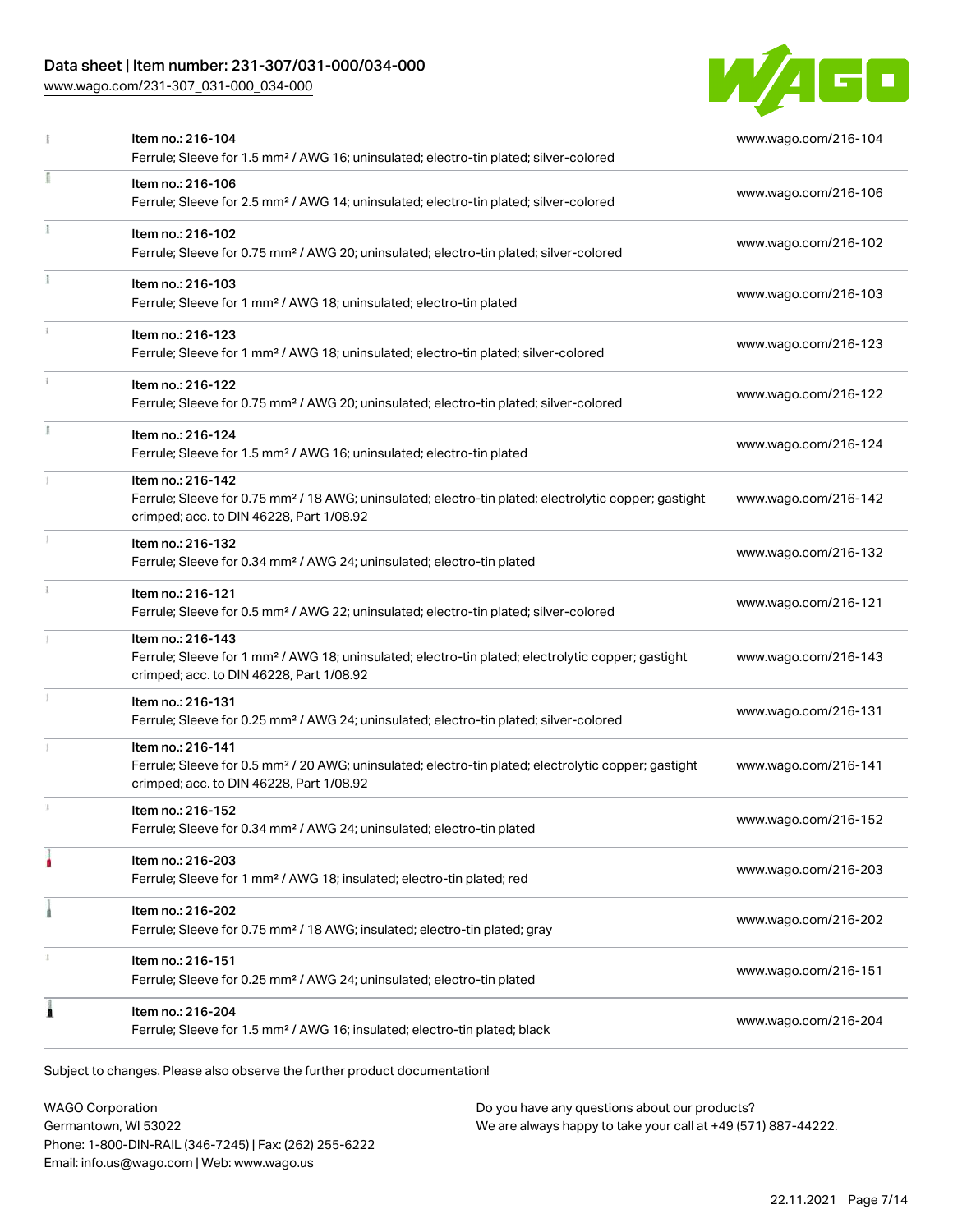[www.wago.com/231-307\\_031-000\\_034-000](http://www.wago.com/231-307_031-000_034-000)



|   | <b>WAGO Corporation</b><br>Do you have any questions about our products?                                                                                                                                |                      |
|---|---------------------------------------------------------------------------------------------------------------------------------------------------------------------------------------------------------|----------------------|
|   | Subject to changes. Please also observe the further product documentation!                                                                                                                              |                      |
|   | Item no.: 216-322<br>Ferrule; Sleeve for 0.34 mm <sup>2</sup> / 22 AWG; insulated; electro-tin plated; green                                                                                            | www.wago.com/216-322 |
|   | Item no.: 216-321<br>Ferrule; Sleeve for 0.25 mm <sup>2</sup> / AWG 24; insulated; electro-tin plated; yellow                                                                                           | www.wago.com/216-321 |
|   | Item no.: 216-301<br>Ferrule; Sleeve for 0.25 mm <sup>2</sup> / AWG 24; insulated; electro-tin plated; yellow                                                                                           | www.wago.com/216-301 |
|   | Item no.: 216-262<br>Ferrule; Sleeve for 0.75 mm <sup>2</sup> / 18 AWG; insulated; electro-tin plated; electrolytic copper; gastight<br>crimped; acc. to DIN 46228, Part 4/09.90; gray                  | www.wago.com/216-262 |
| Â | Item no.: 216-284<br>Ferrule; Sleeve for 1.5 mm <sup>2</sup> / AWG 16; insulated; electro-tin plated; electrolytic copper; gastight<br>crimped; acc. to DIN 46228, Part 4/09.90; black                  | www.wago.com/216-284 |
| 1 | Item no.: 216-264<br>Ferrule; Sleeve for 1.5 mm <sup>2</sup> / AWG 16; insulated; electro-tin plated; electrolytic copper; gastight<br>crimped; acc. to DIN 46228, Part 4/09.90; black                  | www.wago.com/216-264 |
|   | Item no.: 216-263<br>Ferrule; Sleeve for 1 mm <sup>2</sup> / AWG 18; insulated; electro-tin plated; electrolytic copper; gastight crimped; www.wago.com/216-263<br>acc. to DIN 46228, Part 4/09.90; red |                      |
| 1 | Item no.: 216-244<br>Ferrule; Sleeve for 1.5 mm <sup>2</sup> / AWG 16; insulated; electro-tin plated; electrolytic copper; gastight<br>crimped; acc. to DIN 46228, Part 4/09.90; black                  | www.wago.com/216-244 |
|   | Item no.: 216-243<br>Ferrule; Sleeve for 1 mm <sup>2</sup> / AWG 18; insulated; electro-tin plated; electrolytic copper; gastight crimped; www.wago.com/216-243<br>acc. to DIN 46228, Part 4/09.90; red |                      |
| Ă | Item no.: 216-224<br>Ferrule; Sleeve for 1.5 mm <sup>2</sup> / AWG 16; insulated; electro-tin plated; black                                                                                             | www.wago.com/216-224 |
|   | Item no.: 216-221<br>Ferrule; Sleeve for 0.5 mm <sup>2</sup> / 20 AWG; insulated; electro-tin plated; white                                                                                             | www.wago.com/216-221 |
|   | Item no.: 216-222<br>Ferrule; Sleeve for 0.75 mm <sup>2</sup> / 18 AWG; insulated; electro-tin plated; gray                                                                                             | www.wago.com/216-222 |
|   | Item no.: 216-242<br>Ferrule; Sleeve for 0.75 mm <sup>2</sup> / 18 AWG; insulated; electro-tin plated; electrolytic copper; gastight<br>crimped; acc. to DIN 46228, Part 4/09.90; gray                  | www.wago.com/216-242 |
|   | Item no.: 216-241<br>Ferrule; Sleeve for 0.5 mm <sup>2</sup> / 20 AWG; insulated; electro-tin plated; electrolytic copper; gastight<br>crimped; acc. to DIN 46228, Part 4/09.90; white                  | www.wago.com/216-241 |
|   | Item no.: 216-223<br>Ferrule; Sleeve for 1 mm <sup>2</sup> / AWG 18; insulated; electro-tin plated; red                                                                                                 | www.wago.com/216-223 |
|   | Item no.: 216-201<br>Ferrule; Sleeve for 0.5 mm <sup>2</sup> / 20 AWG; insulated; electro-tin plated; white                                                                                             | www.wago.com/216-201 |
|   | Item no.: 216-144<br>Ferrule; Sleeve for 1.5 mm <sup>2</sup> / AWG 16; uninsulated; electro-tin plated; electrolytic copper; gastight<br>crimped; acc. to DIN 46228, Part 1/08.92; silver-colored       | www.wago.com/216-144 |

Germantown, WI 53022 Phone: 1-800-DIN-RAIL (346-7245) | Fax: (262) 255-6222 Email: info.us@wago.com | Web: www.wago.us

We are always happy to take your call at +49 (571) 887-44222.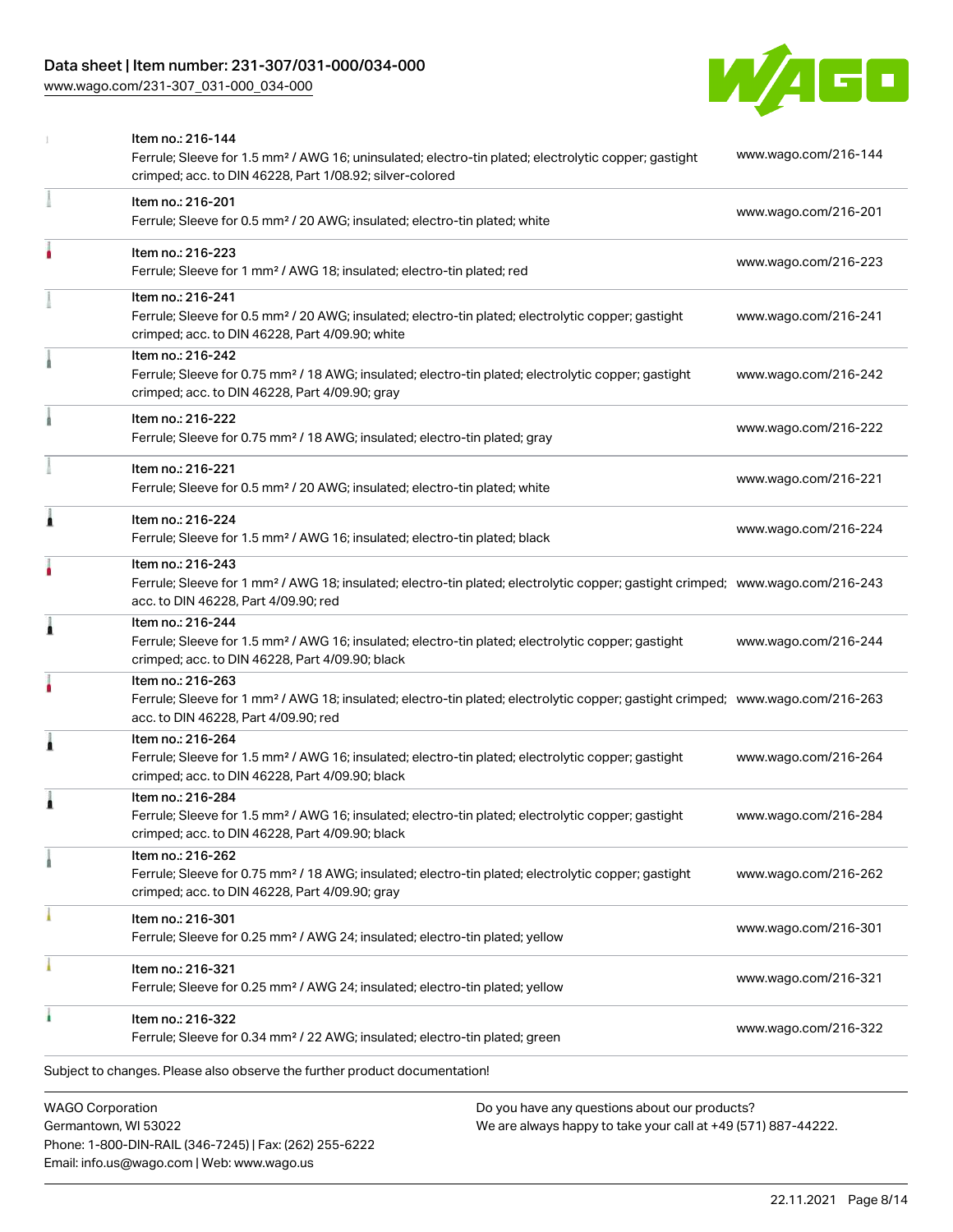Item no.: 216-302

ı



Ferrule; Sleeve for 0.34 mm² / 22 AWG; insulated; electro-tin plated; light turquoise [www.wago.com/216-302](http://www.wago.com/216-302) Insulations stops Insulation stop Item no.: 231-672 **CEAR** Insulation stop; 0.75 - 1 mm²; dark gray [www.wago.com/231-672](http://www.wago.com/231-672)<br>Insulation stop; 0.75 - 1 mm²; dark gray Leer Item no.: 231-670 an an Insulation stop; 0.08-0.2 mm<sup>2</sup>/0.2 mm<sup>2</sup> "s"; white [www.wago.com/231-670](http://www.wago.com/231-670) www.wago.com/231-670 LEEEE Item no.: 231-671 Insulation stop; 0.25 - 0.5 mm²; light gray [www.wago.com/231-671](http://www.wago.com/231-671) www.wago.com/231-671 Leee **Cover**  Cover 坠 Item no.: 231-669 A Lockout caps; for covering unused clamping units; orange [www.wago.com/231-669](http://www.wago.com/231-669) **Tools**  Operating tool Item no.: 209-130 Operating tool; suitable for 264, 280 and 281 Series; 1-way; of insulating material; white [www.wago.com/209-130](http://www.wago.com/209-130) Item no.: 209-132 Operating tool; for connecting comb-style jumper bar; 2-way; of insulating material [www.wago.com/209-132](http://www.wago.com/209-132) Item no.: 231-159 Neth 10. 2011.00<br>Operating tool; natural [www.wago.com/231-159](http://www.wago.com/231-159) Item no.: 231-231 Combination operating tool; red [www.wago.com/231-231](http://www.wago.com/231-231) Item no.: 210-657 Operating tool; Blade: 3.5 x 0.5 mm; with a partially insulated shaft; short; multicoloured [www.wago.com/210-657](http://www.wago.com/210-657) Item no.: 210-720 Operating tool; Blade: 3.5 x 0.5 mm; with a partially insulated shaft; multicoloured [www.wago.com/210-720](http://www.wago.com/210-720) Item no.: 231-131 Operating tool; made of insulating material; 1-way; loose; white [www.wago.com/231-131](http://www.wago.com/231-131) www.wago.com/231-131 Item no.: 231-291

Operating tool; made of insulating material; 1-way; loose; red [www.wago.com/231-291](http://www.wago.com/231-291)

Subject to changes. Please also observe the further product documentation!

WAGO Corporation Germantown, WI 53022 Phone: 1-800-DIN-RAIL (346-7245) | Fax: (262) 255-6222 Email: info.us@wago.com | Web: www.wago.us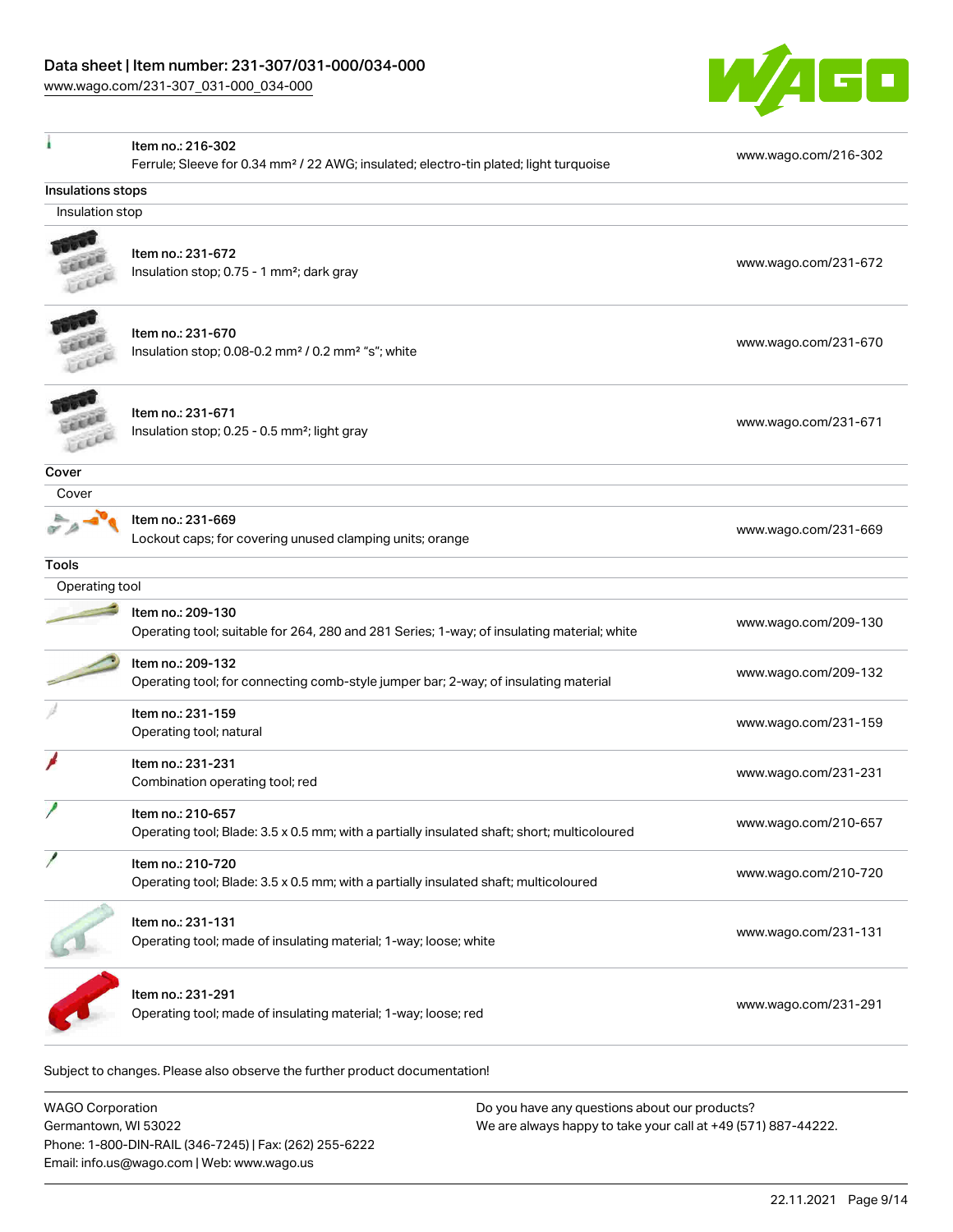[www.wago.com/231-307\\_031-000\\_034-000](http://www.wago.com/231-307_031-000_034-000)



|                      | Item no.: 280-432<br>Operating tool; made of insulating material; 2-way; white | www.wago.com/280-432 |
|----------------------|--------------------------------------------------------------------------------|----------------------|
|                      | Item no.: 280-434<br>Operating tool; made of insulating material; 4-way        | www.wago.com/280-434 |
|                      | ltem no.: 280-437<br>Operating tool; made of insulating material; 7-way        | www.wago.com/280-437 |
|                      | Item no.: 280-440<br>Operating tool; made of insulating material; 10-way       | www.wago.com/280-440 |
|                      | Item no.: 280-435<br>Operating tool; made of insulating material; 5-way; gray  | www.wago.com/280-435 |
|                      | Item no.: 280-436<br>Operating tool; made of insulating material; 6-way        | www.wago.com/280-436 |
|                      | Item no.: 280-438<br>Operating tool; made of insulating material; 8-way        | www.wago.com/280-438 |
|                      | Item no.: 280-433<br>Operating tool; made of insulating material; 3-way        | www.wago.com/280-433 |
| Jumpers              |                                                                                |                      |
| Jumper               |                                                                                |                      |
|                      | Item no.: 231-905<br>Jumper; for conductor entry; 5-way; insulated; gray       | www.wago.com/231-905 |
|                      | Item no.: 231-903<br>Jumper; for conductor entry; 3-way; insulated; gray       | www.wago.com/231-903 |
|                      | Item no.: 231-907<br>Jumper; for conductor entry; 7-way; insulated; gray       | www.wago.com/231-907 |
|                      | Item no.: 231-910<br>Jumper; for conductor entry; 10-way; insulated; gray      | www.wago.com/231-910 |
|                      | ltem no.: 231-902<br>Jumper; for conductor entry; 2-way; insulated; gray       | www.wago.com/231-902 |
| Mounting             |                                                                                |                      |
| Mounting accessories |                                                                                |                      |
|                      | Item no.: 209-147<br>Self-tapping screw                                        | www.wago.com/209-147 |
|                      | Item no.: 231-194<br>Self-tapping screw; B 2.2x13, fixing hole 1.8 mm Ø        | www.wago.com/231-194 |
|                      | Item no.: 231-195<br>Screw with nut; M2x12; for fixing element                 | www.wago.com/231-195 |
|                      | Subject to changes. Please also observe the further product documentation!     |                      |

WAGO Corporation Germantown, WI 53022 Phone: 1-800-DIN-RAIL (346-7245) | Fax: (262) 255-6222 Email: info.us@wago.com | Web: www.wago.us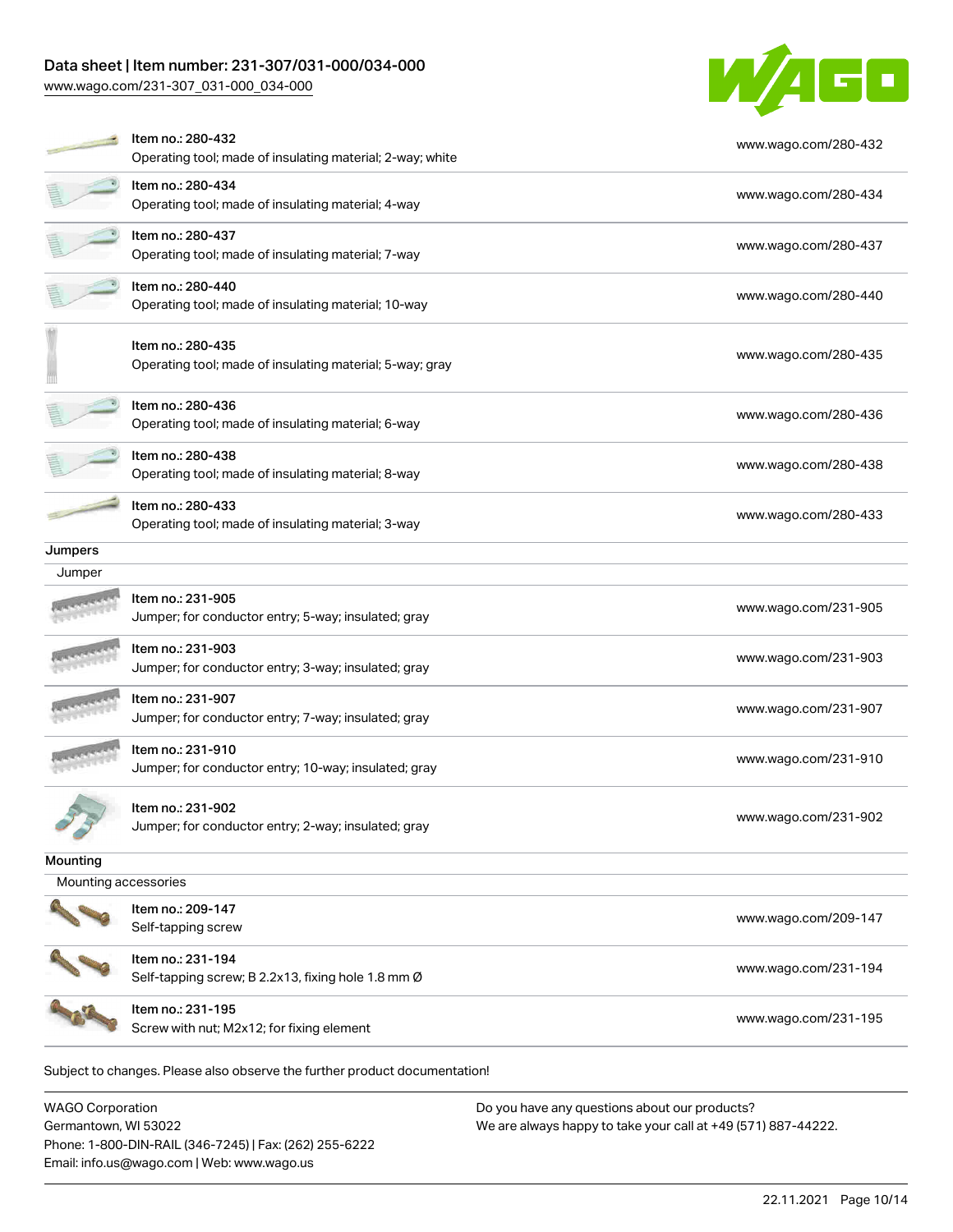



Item no.: 231-295 Screw with nut [www.wago.com/231-295](http://www.wago.com/231-295)

| www.wago.com/231-295 |  |  |  |
|----------------------|--|--|--|
|----------------------|--|--|--|

### **Downloads Documentation** Additional Information Technical explanations and the control of the control of the control of the control of the control of the control of the control of the control of the control of the control of the control of the control of the control of 2.0 MB [Download](https://www.wago.com/global/d/1435602)

# Installation Notes

Female connectors with mounting flanges can be used as PCB through-panel connectors – conductor termination parallel to CAGE CLAMP® actuation.

PCB female connectors with mounting flanges can be used as through-panel connectors for external wiring.

Subject to changes. Please also observe the further product documentation!

WAGO Corporation Germantown, WI 53022 Phone: 1-800-DIN-RAIL (346-7245) | Fax: (262) 255-6222 Email: info.us@wago.com | Web: www.wago.us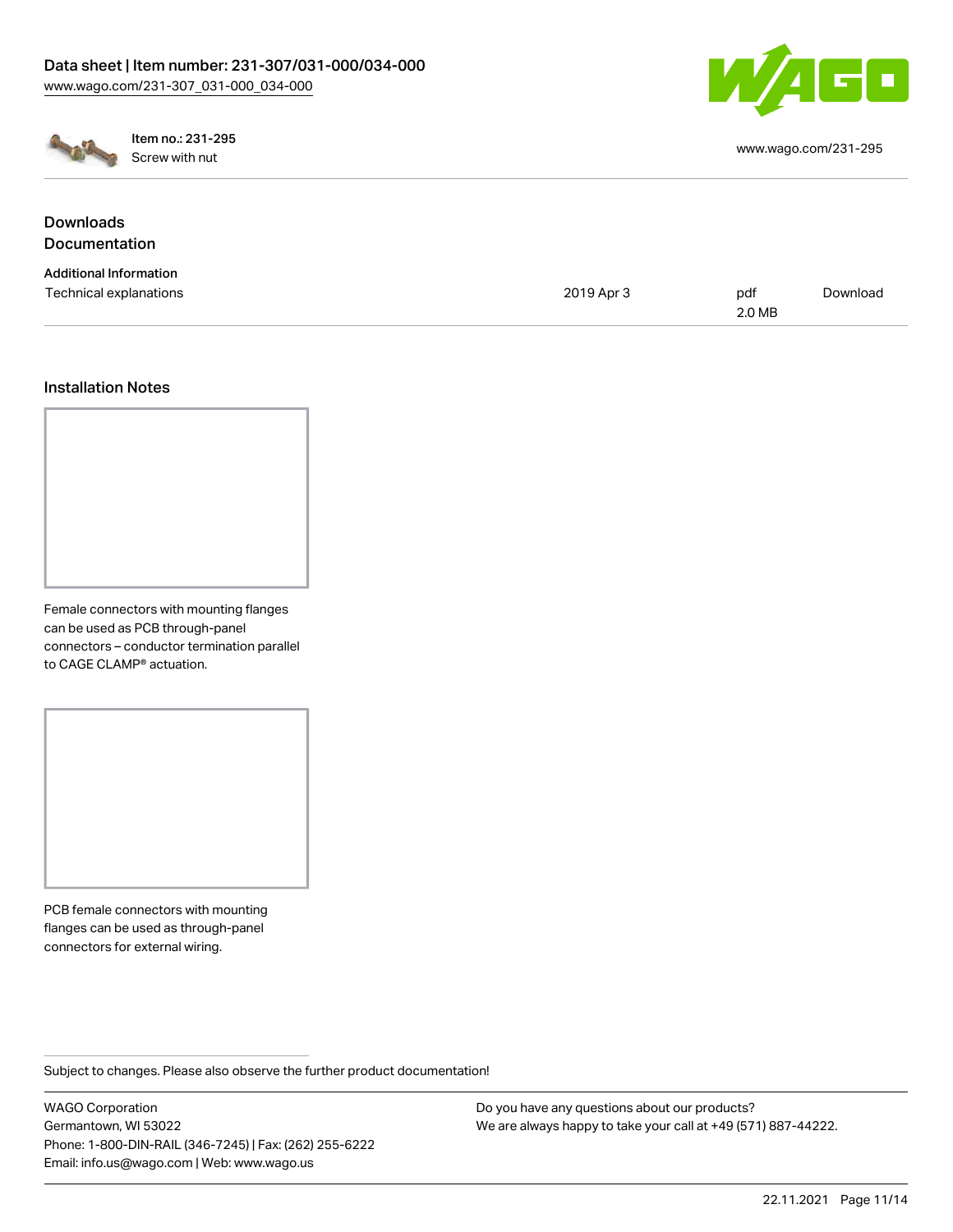



16-pole female connector with mounting flanges in a 19" rack – conductor termination parallel to CAGE CLAMP® actuation



Inserting a conductor via 3.5 mm screwdriver – CAGE CLAMP® actuation parallel to conductor entry.



Inserting a conductor via 3.5 mm screwdriver – CAGE CLAMP® actuation perpendicular to conductor entry.



Inserting a conductor into CAGE CLAMP® unit via operating lever (231-291).



Inserting a conductor via operating tool.

Subject to changes. Please also observe the further product documentation!

WAGO Corporation Germantown, WI 53022 Phone: 1-800-DIN-RAIL (346-7245) | Fax: (262) 255-6222 Email: info.us@wago.com | Web: www.wago.us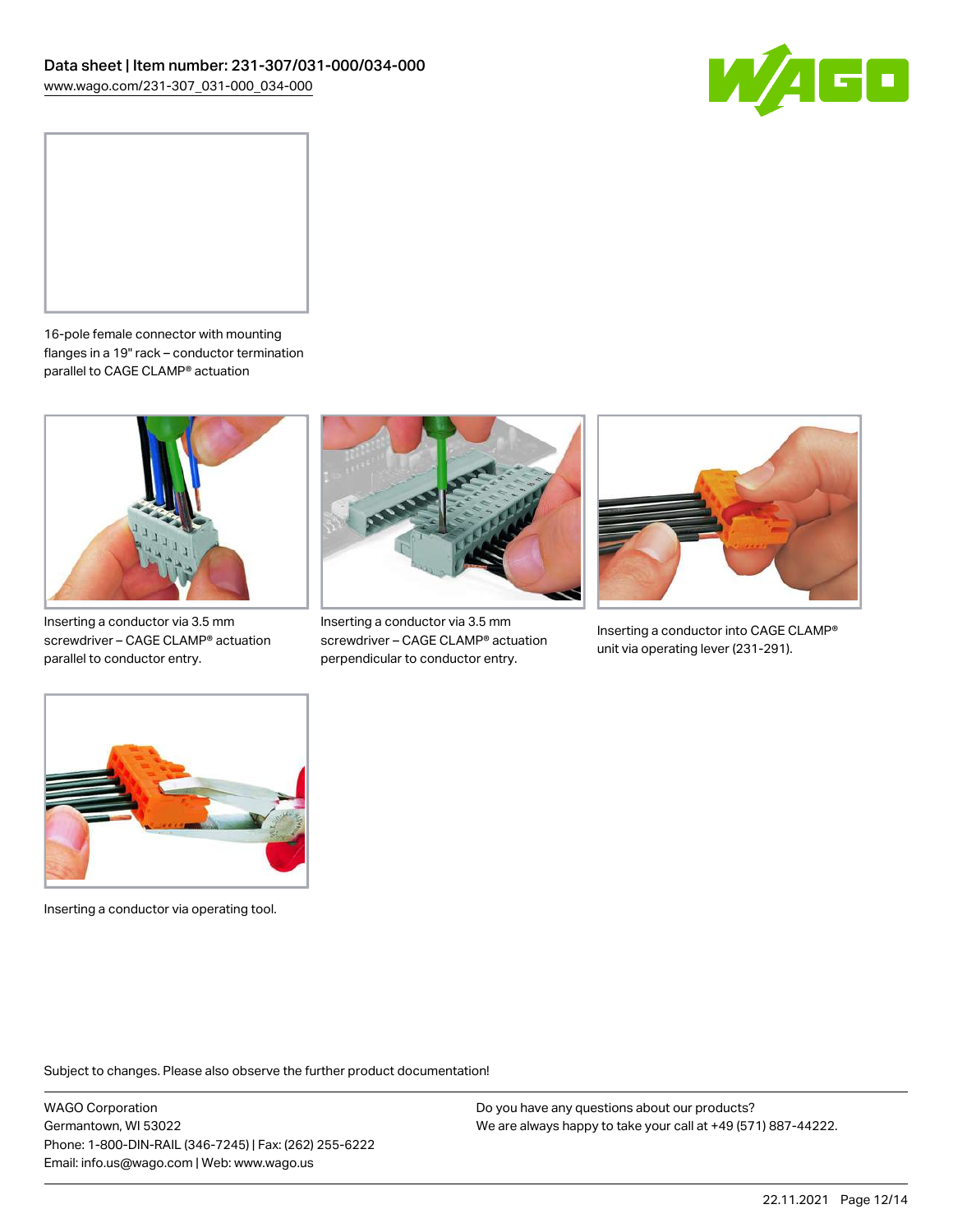



Coding a female connector by removing coding finger(s).



Testing – female connector with CAGE CLAMP®

Integrated test ports for testing perpendicular to conductor entry via 2 or 2.3 mm Ø test plug

#### Installation



Male connector with strain relief plate



Strain relief housing shown with a male connector equipped with CAGE CLAMP®

Subject to changes. Please also observe the further product documentation!

WAGO Corporation Germantown, WI 53022 Phone: 1-800-DIN-RAIL (346-7245) | Fax: (262) 255-6222 Email: info.us@wago.com | Web: www.wago.us